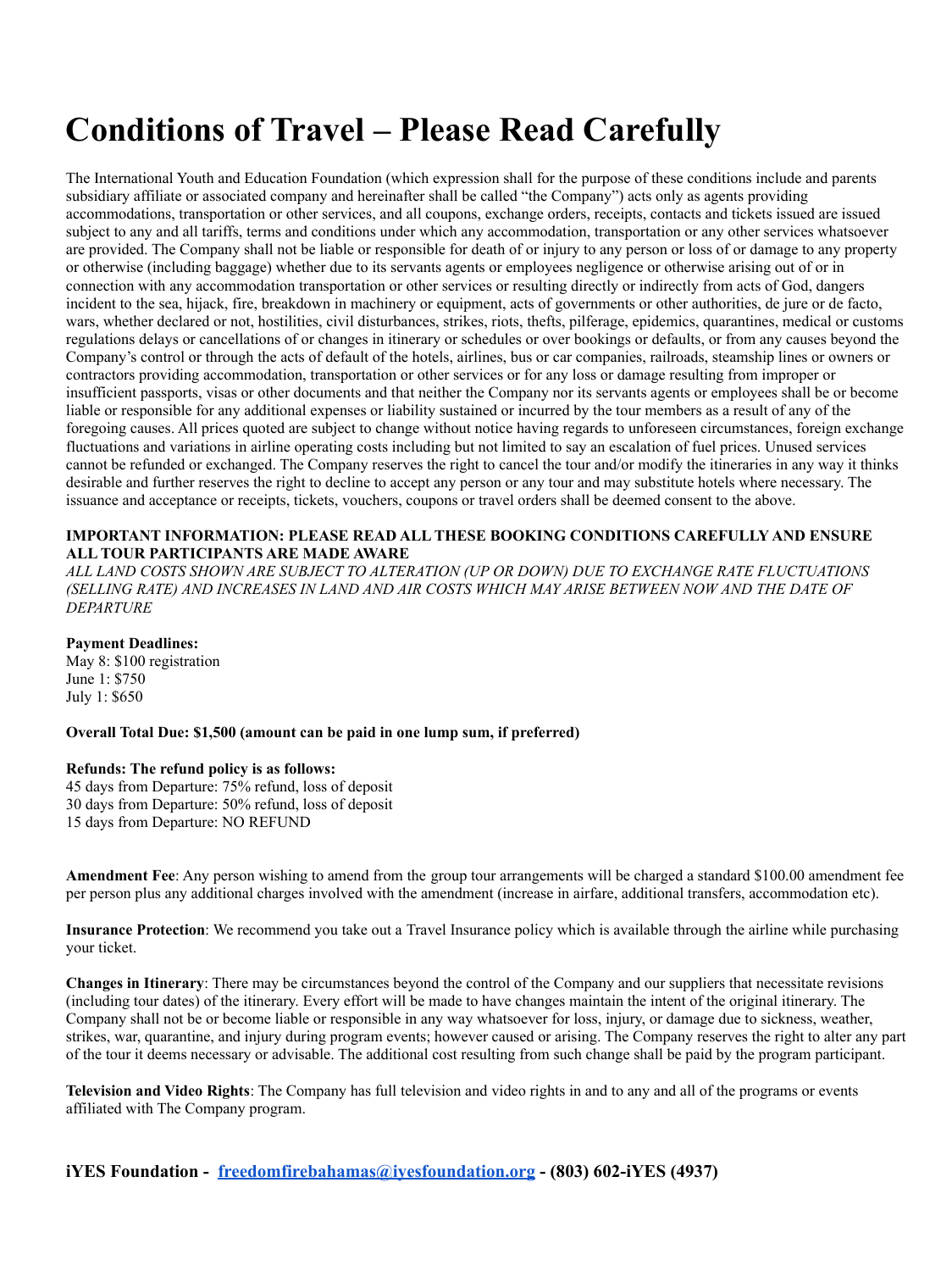# **Conditions of Travel – Please Read Carefully**

#### **What's included in the Cost of My Trip?**

International accommodations Meals and beverages for breakfast, lunch, and dinner and transportation as outlined in the itinerary Transportation to all iYes led events Projects/Administrative costs

#### **What's NOT included in the Cost of My Trip**

Roundtrip airline tickets to destination and back Bahamas Health Visa, which includes a negative COVID 19 test U.S. Passport fees (if applicable): For more information on applying for a passport, visit: <https://travel.state.gov/content/passports/en/passports/forms.html> Checked Baggage Fees Individual medical insurance (Primary): *PLEASE SEE MEDICAL RELEASE/LIABILITY FORM* Customary tipping (Bus drivers, etc.) Personal items such as gifts, telephone calls, snacks, misc. drinks, etc. Laundry (if needed)

**Documentation:** U.S. citizens require a valid passport to enter The Bahamas. Other passport holders may require additional documentation. Please check your applicable requirements with our Travel Consultant.

**Bahamas Health Travel Visa:** The government of The Bahamas is progressing its phased implementation plan for COVID-19. If you intend to travel internationally to The Bahamas you will be required to create a profile and add a trip on their government website. Visit <https://travel.gov.bs/> to register for your health travel visa.

**Airline & Airport Taxes, Surcharges & Levies:** Are not included in the tour cost as they are continually changing. Any of these charges imposed by the airline will be notified to you at the time of final payment 2 months prior to departure. Frequent flyer/mileage accrual : Some group airfares are not eligible to accrue frequent flyer points (due to discounted group airfares). Please advise your travel consultant if you are a member of the airlines associated frequent flyer program to see if your fare is eligible for frequent flyer point accrual.

**Travel Advisories** : We strongly suggest that you consult the Department of Foreign Affairs (DFAT) website and register (either group or individual) so that you are kept up to date with any travel warnings or advisories that may be in place for your destinations (www.dfat.gov.au). You should also advise DFAT of your travel details such as date of departure and itinerary.

**Travel and Immunizations:** It is essential that all tour participants discuss their personal travel plans with a health professional to ensure you have the correct vaccinations for your trip and any booster doses of childhood vaccinations you may need. Upon re-entry, Customs & Immigration will request a copy of your negative COVID-19 vaccination certificate taken prior to your return to the US. For further information, visit <https://cdc.gov> for more information pertaining to your COVID-19 requirements.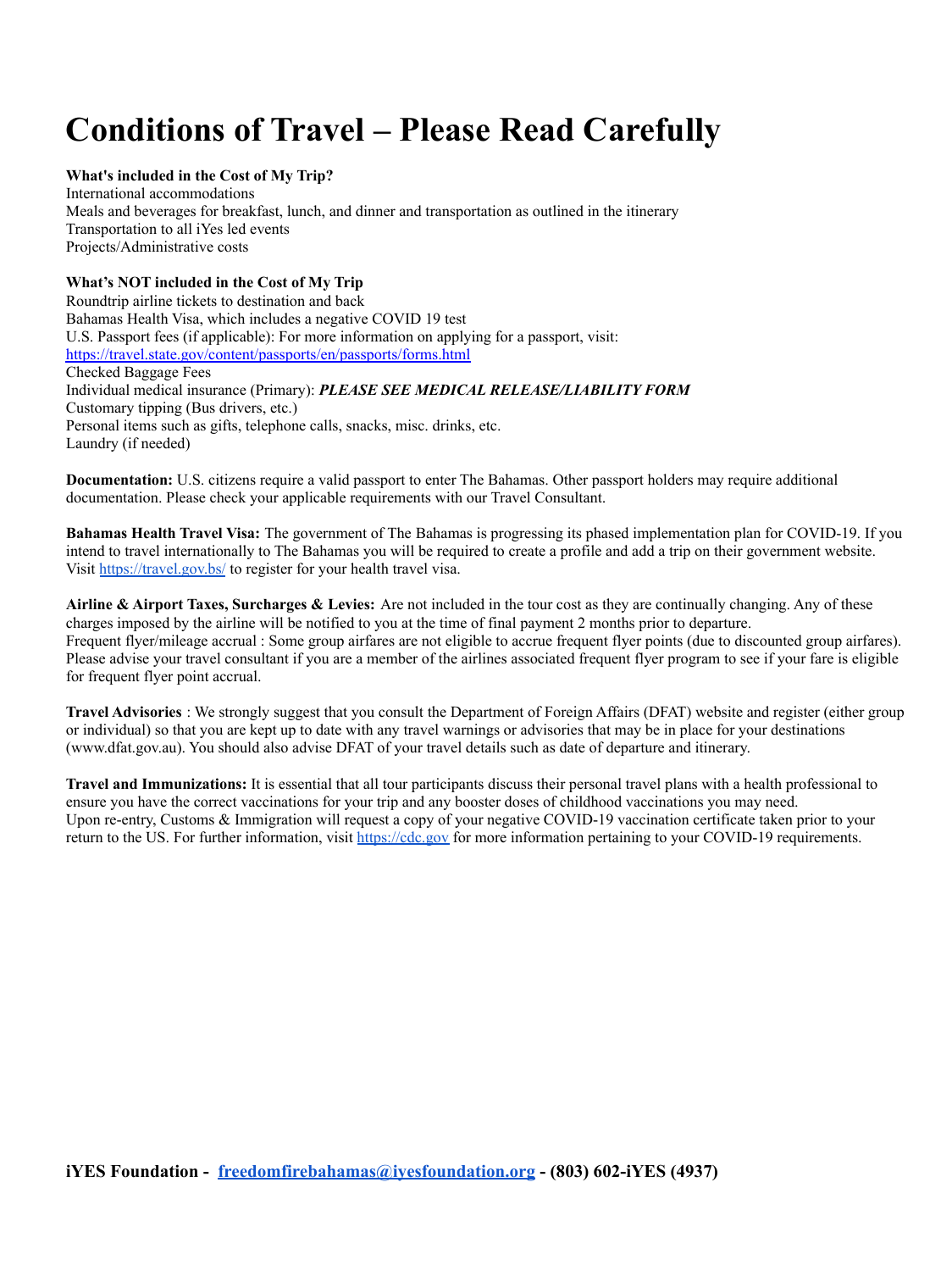# **Frequently Asked Questions**

## **Do I need a passport for international travel?**

Yes**.** A passport establishes your identity and United States citizenship to anyone who needs to know. It also guarantees your admittance to the U.S. following an international trip. It is a requirement for any person traveling out of the country. You will also need a Bahamas Health Travel Visa.

### **Will my electrical appliances (ex. electric shavers, hair dryers, irons, chargers, etc) work abroad?**

Yes. The Bahamas uses the same electrical outlets as the ones used in the United States.

## **Will I be able to make calls with my cell phone while overseas?**

Your coverage will depend on the service provider or carrier that you use and roaming charges can be high. If you have a personal cell phone, check with your provider on coverage issues. You will want to know whether your existing phone will work in your country of travel, and whether you will be able to get both voice (phone) and data (email/web) services.

AT&T: widely available; coverage page T-Mobile: widely available; coverage plan Verizon: available in some countries Nextel/Sprint: no international coverage

If your phone plan doesn't allow you to call internationally, a more convenient option is to download the What's App telephone app for your phone. This will allow you to make free telephone and video calls once you are connected to *WIFI.*

## **Will I be able to access the Internet with my laptop while overseas?**

Yes. The villa that we will be staying in, will be equipped with free WIFI. Most laptops and cell phones have both WIFI (802.11) and/or wired Ethernet ports that can be used in many hotels and convention centers around the world. Check your computer manual for basic instructions on configuring Windows XP, Windows ME and Apple Macintosh computers.

#### **How do I exchange my money?**

There is no need to exchange your spending money into Bahamian currency before your trip. One Bahamian dollar equals one U.S. dollar and the U.S. dollar is accepted as a form of payment in the U.S. In order to ensure you have U.S. money when returning, you must request that any change you receive be returned to you in the U.S. currency.

If there is a need to get money from the U.S., there are numerous ATM machines throughout the island and ATM cards are widely accepted across the Bahamas. Please contact your bank with specific questions regarding fees and eligibility.

## **What will the weather be like where I'm going?**

As with any place, the weather in your destination will vary depending on the time of year and time of day. Be sure to check an official weather report to get an idea of the current conditions. It's also beneficial to research the climate of your destination(s) during the time of year you expect to travel.

## **How long is the flight? What is the time difference**?

Flights vary depending on distance, amount of stops and direction of travel. You can check with your airline reservations to find the exact time of departure and landing. Oftentimes the airline can tell you the duration of your flight or trip. Remember, the departure and arrival times listed apply to the local time of the corresponding city. The Bahamas is in the Eastern Time Zone, which is one hour ahead of Arkansas.

## **iYES Foundation - [freedomfirebahamas@iyesfoundation.org](mailto:info@iyesfoundation.org) - (803) 602-iYES (4937)**